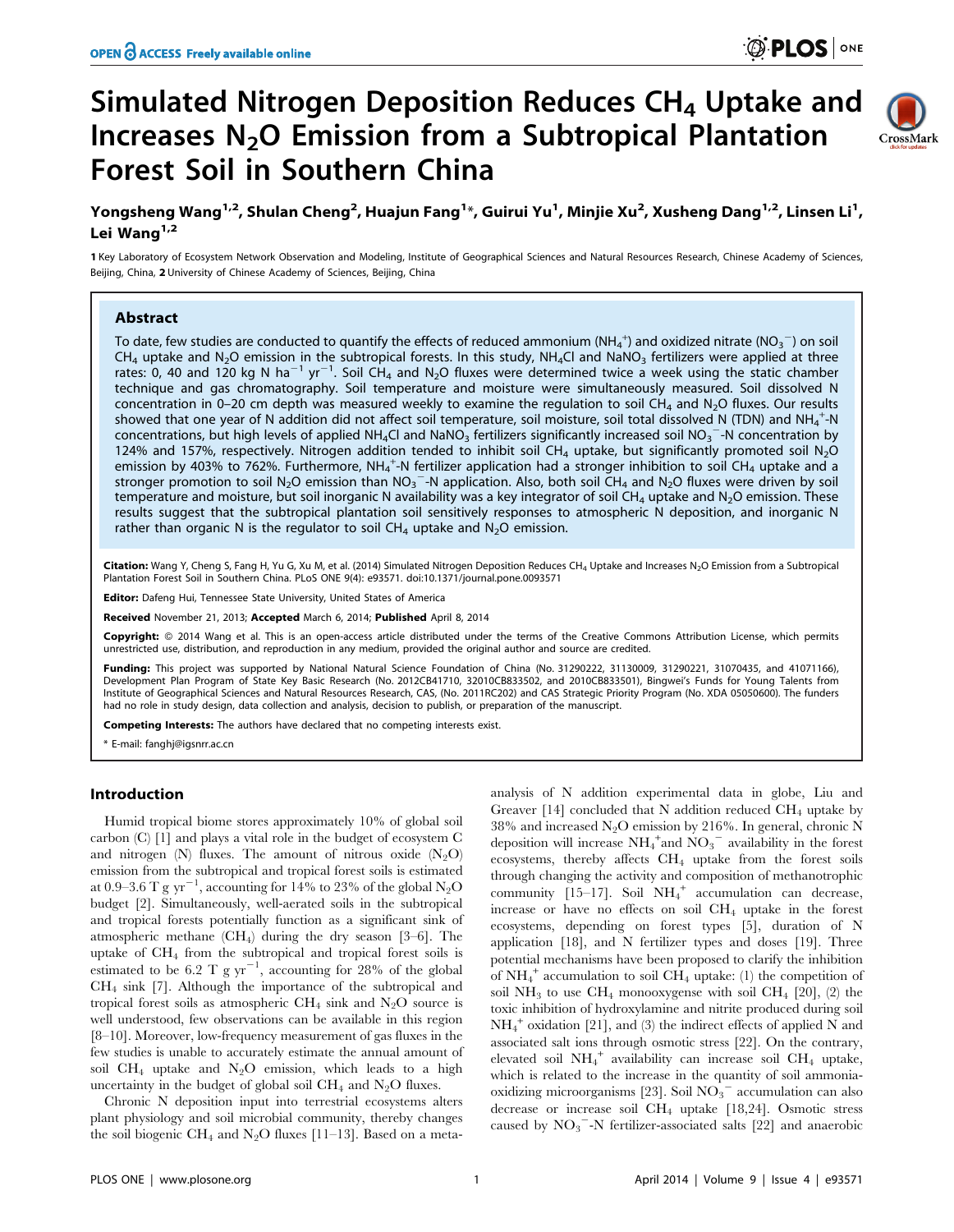

Figure 1. Temporal variations of 5 cm soil temperature and 10 cm soil moisture and their responses to N addition. Different letters above the columns mean significant differences between experimental treatments. doi:10.1371/journal.pone.0093571.g001

'microsites' produced by  $\mathrm{NO_3}^-$  reduction [25] are toxic to  $\mathrm{CH}_4$ oxidizing bacteria. The mechanism responsible for the promotion of  $NO_3$ <sup> $\sim$ </sup> addition to soil CH<sub>4</sub> uptake is still unclear and need a number of experimental evidences to support [26]. A positive relationship between the amount of N addition and  $N_2O$  fluxes from the subtropical forest soils is mainly attributed to the promotion of soil nitrification or/and denitrification rates caused by increased N availability [27,28]. Some studies reported that denitrification was the main source of  $N_2O$  emission from the subtropical forest soils [29–31], whereas other studies claimed that nitrification dominated soil  $N_2O$  fluxes [32]. To date, single N fertilizer (i.e.,  $NH<sub>4</sub>NO<sub>3</sub>$ ) is widely used to simulate the effects of N deposition in all N manipulative experiments of subtropical forests in China [8,33,34]. The above studies have not evaluated the relative contributions of the deposited N ions ( $\mathrm{NH_4}^+$  and  $\mathrm{NO_3}^-$ ) to soil CH<sub>4</sub> uptake and N<sub>2</sub>O emission. Moreover, most of soil CH<sub>4</sub> and  $N_2O$  fluxes are measured by low-frequency sampling over the short term, which is difficult to accurately assess the budget of soil  $CH<sub>4</sub>$  and N<sub>2</sub>O fluxes and leads to great uncertainty.

In China, the plantations cover an area of  $6.2 \times 10^7$  ha, accounting for 31.8% of China's forest area and ranking first in the world [35]. Approximately 63% of plantations concentrate in the subtropical region of southern China [36]. Meanwhile, the southern China is the most economically developed regions with high population density, and plantations, cities and farmlands are interspersed. Because a number of reactive N originated from fossil fuel combustion and fertilizer use is emitted to atmosphere, the forests in this region are receiving a high level of anthropogenic N deposition, mostly as ammonium [37]. Atmospheric N deposition rate via precipitation in southern China has been reported and ranges from 30 to 73 kg N ha<sup>-1</sup> yr<sup>-1</sup> [8]. So far, few studies are conducted to examine the effects of  $N$  deposition on  $CH_4$  uptake and  $N<sub>2</sub>O$  emission from the plantation of this region [33,34].

Humid subtropical forest soils are generally characterized by high N availability and high N turnover [38]. Therefore, we hypothesize that increased  $NH_4^+$  and  $NO_3^-$  availability via experimental N deposition will inhibit soil  $CH<sub>4</sub>$  uptake and promote  $N_2O$  emissions from the subtropical plantation. Furthermore,  $NH_4^+$ -N fertilizer addition will decrease CH<sub>4</sub> uptake and increase  $N_2O$  emission due to soil  $NH_4^+$ -N accumulation. In contrast, the effects of  $NO_3$ <sup>-</sup>-N fertilizer addition on soil CH<sub>4</sub> uptake and  $N_2O$  emission depend on the concentration of soil  $\overline{{\rm NO}_3}$  -N as well as associated salt ions. Our objectives were (1) to quantify the effects of  $\mathrm{NH_4}^+$ -N and  $\mathrm{NO_3}^-$ -N fertilizer application on soil  $CH_4$  and  $N_2O$  fluxes and soil variables in the subtropical plantation; (2) to examine the relationships between soil  $\text{CH}_4$  and N2O fluxes and the relevant soil properties.

#### Materials and Methods

#### Site description

This study was conducted in a subtropical slash pine plantation at the Qianyanzhou Ecological Station (QYZ, 26°44'39"N,  $115^{\circ}03'33''$ E) in southern China. The station belongs to the Institute of Geographic Sciences and Natural Resources Research, Chinese Academy of Sciences. All necessary permits were obtained for this field study. The field study did not involve endangered or protected species. According to local climate records from 1989 to 2008, mean temperature of QYZ site varies between 17 and 19 $^{\circ}$ C. Mean annual precipitation ranges from 945 to 2145 mm, of which 24%, 41%, 23% and 12% occurs in four quarters in turn. The rainfall scarcity and high temperature in late summer often result in seasonal drought [39]. The exotic slash pine plantation was established in 1985. Mean tree height, diameter at breast height, stand basal area, and leaf area index were 12.0 m, 15.8 cm,  $35 \text{ m}^2 \text{ ha}^{-1}$ , and  $4.5 \text{ m}^2 \text{ m}^{-2}$ , respectively [40]. The main understory and midstory species are *Woodwardia* japonica (L.f.) Sm., Dicranopteris dichotoma (Thunb) Bernh, Loropetalum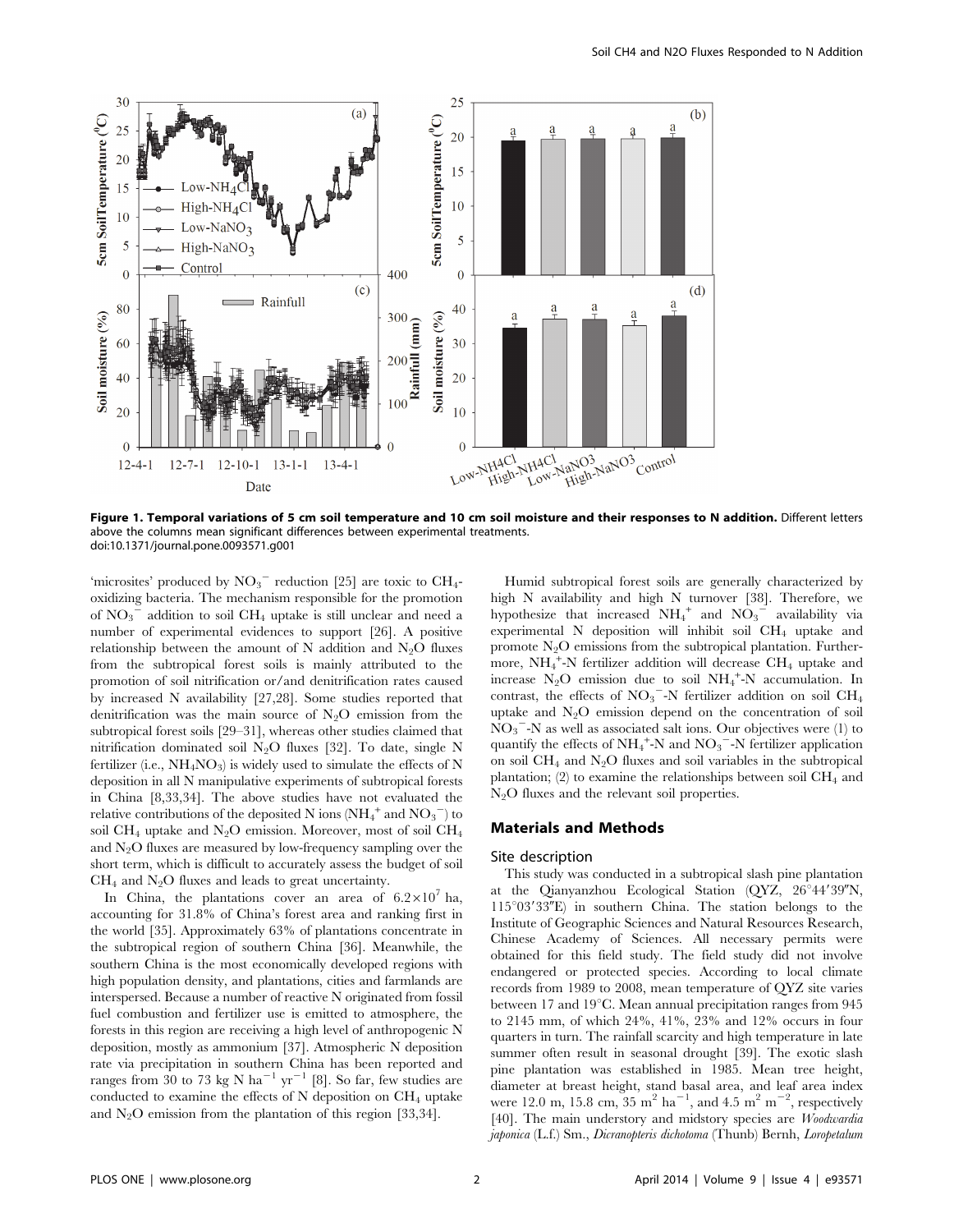

Figure 2. Temporal variations of soil NO<sub>3</sub><sup>-</sup>-N, NH<sub>4</sub><sup>+</sup>-N, DON, and TDN concentrations and their responses to N addition. Different letters above the columns mean significant differences between experimental treatments. doi:10.1371/journal.pone.0093571.g002

chinense (R.Br.) Oliv, and Quercus fabric Hance. The red soil is weathered from red sand rock, and soil texture is divided into 2.0- 0.05 mm (17%), 0.05-0.002 mm (68%), and  $\leq$  0.002 mm (15%) [39].

#### Experimental design

The N addition experiment is a randomized block design. In May 1, 2012, two N fertilizers (NH<sub>4</sub>Cl and NaNO<sub>3</sub>) were used to simulate the effects of deposited  $NH_4^+$  and  $NO_3^-$  on ecosystem processes and functions. According to the level of atmospheric N deposition at the QYZ site, two levels referred to as low N (40 kg  $N$  ha<sup>-1</sup> yr<sup>-1</sup>) and high N (120 kg N ha<sup>-1</sup> yr<sup>-1</sup>) were used to simulate a future increase in the atmospheric N deposition by 1-, and 3-fold. A control treatment was designed at each block to calculate the net effect of N addition. Each N treatment was replicated three times, and a total of 15 plots were included. Each plot with  $20 \text{ m} \times 20 \text{ m}$  was divided into four subplots with  $5 \text{ m} \times 5 \text{ m}$ , and the plots were separated by 10 m wide buffer strips. Three subplots were used to measure soil  $CH_4$  and  $N_2O$ fluxes, and the other one was used to investigate aboveground biomass and diversity. N fertilizer solutions were sprayed on the plots once a month in 12 equal applications over the entire year, and the control plots received equivalent deionized water only.

## Measurement of soil  $CH<sub>4</sub>$  and N<sub>2</sub>O fluxes

Flux measurements of soil  $CH_4$  and  $N_2O$  fluxes were performed by using a static opaque chamber and gas chromatography method [41]. The static chambers were made of stainless steel and consisted of two parts: a square base frame (length  $\times$  width  $\times$ height =  $50 \text{ cm} \times 50 \text{ cm} \times 10 \text{ cm}$  and a removable top (length  $\times$  width  $\times$  height = 50 cm $\times$ 50 cm $\times$ 15 cm). The installed equipments on the static chambers were detailed by Fang et al. [42]. The frames were inserted directly into the soil to a depth of 10 cm and remained intact during the entire observation period. To assess the spatial heterogeneity of soil C and N fluxes, a preexperiment was conducted to examine the difference of  $CH<sub>4</sub>$  and  $N_2$ O fluxes among the three subplots of each plot before N addition. No significant difference of  $CH_4$  and  $N_2O$  fluxes among the three subplots was found during the observation, suggesting a negligible effect of soil heterogeneity. Considering the practical reasons such as high labor intensity, we collected gas samples through changing the subplots within a month. The soil  $CH<sub>4</sub>$  and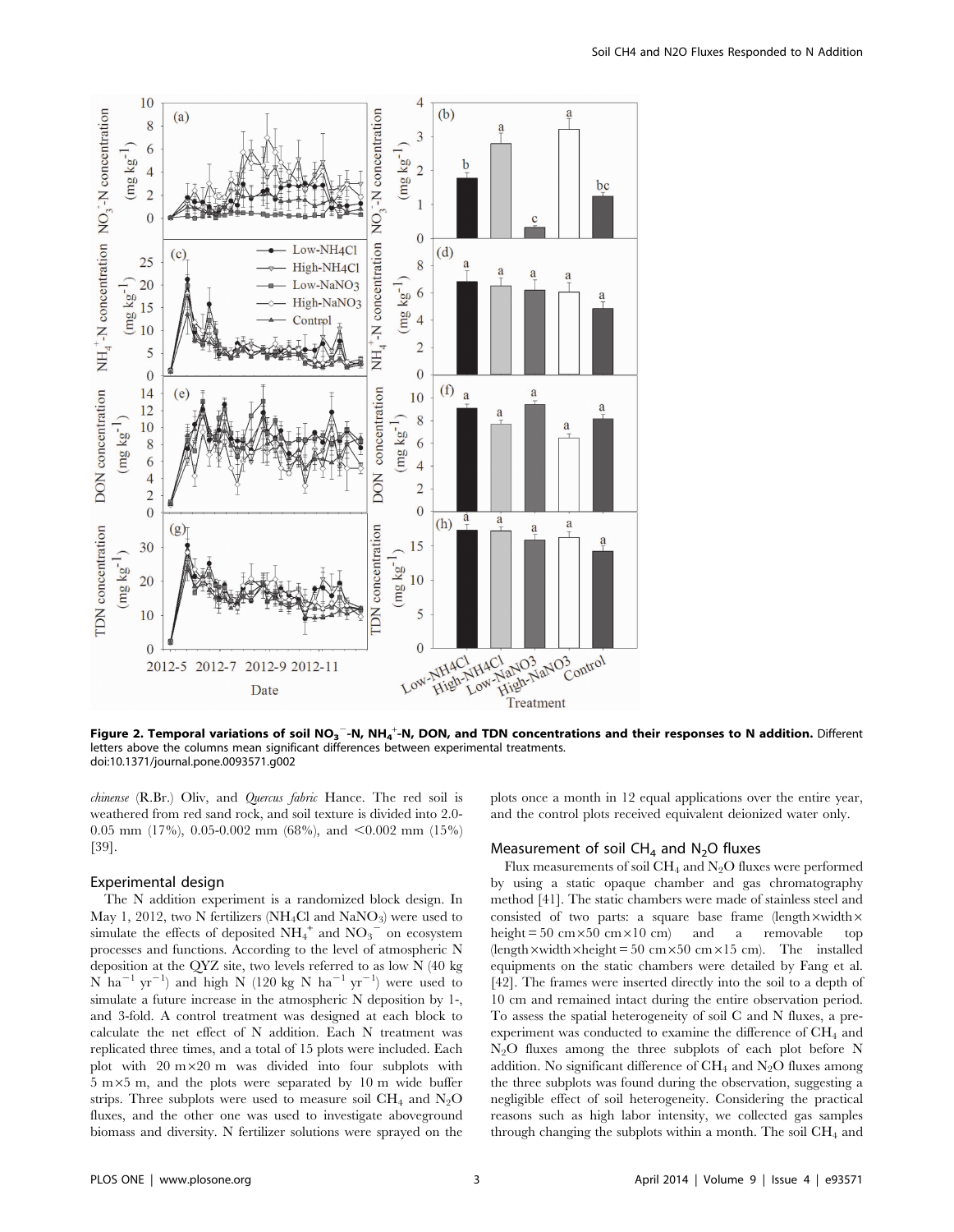| Table 1. Results of repeated-measures ANOVAs on the |                         |       |                          |         |                  | effects of experimental treatment, month and their interaction on soil dissolved N concentrations. |          |       |
|-----------------------------------------------------|-------------------------|-------|--------------------------|---------|------------------|----------------------------------------------------------------------------------------------------|----------|-------|
| Source of variation                                 | Soil NO <sub>3</sub> -N |       | Soil NH4 <sup>+</sup> -N |         | Soil DON         |                                                                                                    | Soil TDN |       |
|                                                     |                         | o     |                          |         |                  | o                                                                                                  |          | o     |
| Month                                               | 11.49                   | 0.016 | 38.30                    | < 0.001 | 16.71            | 0.001                                                                                              | 37.97    | 0.002 |
| Treatment                                           | 4.40                    | 0.026 | 1.62                     | 0.24    | $\frac{1.81}{2}$ | 0.20                                                                                               | 1.51     | 0.27  |
| MonthxTreatment                                     | ה<br>י                  | 0.24  | 1.41                     | 0.13    | 1.33             | 0.17                                                                                               | 0.75     | 0.77  |
| doi:10.1371/journal.pone.0093571.t001               |                         |       |                          |         |                  |                                                                                                    |          |       |

 $\mathbf{r}$ 

ł

**The Community** 

 $N<sub>2</sub>O$  fluxes were measured twice a week and conducted between 9:00 and 11:00 am (China Standard Time, CST). Five gas samples were taken using 100 ml plastic syringes at intervals of 0, 10, 20, 30, and 40 min after closing the chambers.  $CH_4$  and  $N_2O$ concentrations of gas samples were analyzed within 24 h with a gas chromatography (Agilent 7890A, USA) equipped with an electron capture detector (ECD) for  $N_2O$  analysis and a flame ionization detector (FID) for  $\rm CH_4$  analysis. The high purity  $\rm N_2$  and  $H<sub>2</sub>$  were used as carrier gas and fuel gas, respectively. The ECD and FID were heated to  $350^{\circ}$ C and  $200^{\circ}$ C, respectively, and the column oven was kept at  $55^{\circ}$ C. The soil fluxes were calculated based on their rate of concentration change within the chamber, which was estimated as the slope of linear or nonlinear regression between concentration and time [41]. All the coefficients of determination  $(r^2)$  of the regression were greater than 0.90 in our study.

## Measurements of soil temperature and moisture

Simultaneously, soil temperature at 5 cm  $(T_s)$  and soil moisture at 10 cm below soil surface (SM) were monitored at each chamber. Soil temperature was measured using a portable temperature probes (JM624 digital thermometer, Living–Jinming Ltd., China). Volumetric soil moisture  $(m^3 m^{-3})$  was measured using a moisture probe meter (TDR100, Spectrum, USA).

## Soil sampling and mineral N analysis

During the measurement of soil  $CH_4$  and N<sub>2</sub>O fluxes, soil samples were collected weekly nearby the static chambers from a depth of 0–20 cm using an auger (2.5 cm in diameter). Five soils were collected and were pooled to one composite sample for each soil layer at each plot. Soils were immediately passed through a 2 mm sieve to remove roots, gravel and stones. Soil samples were extracted in 1.0 M KCl solution (soil: water  $= 1:10$ ) and shaken for 1 h. The soil suspension was subsequently filtered through Whatman No. 40 filter papers for  $NH_4^+$ -N,  $NO_3^-$ -N, and total dissolved nitrogen (TDN) determination on a continuous-flow autoanalyzer (Seal AA3, Germany). Dissolved organic nitrogen (DON) concentration was calculated as the difference between TDN and total inorganic nitrogen  $(NH_4^{\text{ +}}-N)$  and  $NO_3^{\text{--}}-N$ ).

## Statistical analyses

Repeated measures analysis of variance (AVOVA) with Duncan test was applied to examine the differences of soil temperature, soil moisture, soil dissolved N, and soil CH<sub>4</sub> and N<sub>2</sub>O fluxes between control and N addition plots. Experimental treatments were set as factors of between-subjects and measurement date was selected as a variable of within-subjects. Linear and nonlinear regression analyses were used to examine the relationships between soil  $\text{CH}_4$ and  $N<sub>2</sub>O$  fluxes and the measured soil variables in monthly scale. All statistical analyses were conducted using the SPSS software package (version 16.0), and statistical significant differences were set with  $P$  values $\leq 0.05$  unless otherwise stated. All figures were drawn using the Sigmaplot software package (version 10.0).

## Results

#### Soil temperature, moisture and precipitation

During the whole observation period, soil temperature at 5 cm depth fluctuated greatly, which correlated with the weather condition. Soil temperature varied as a single-peak and singlesink curve, i.e. temperature was the highest in early July, gradually reached the lowest value in early January, and then increased (Fig. 1a). There was no significant difference in surface temperature among various treatments (Fig. 1b).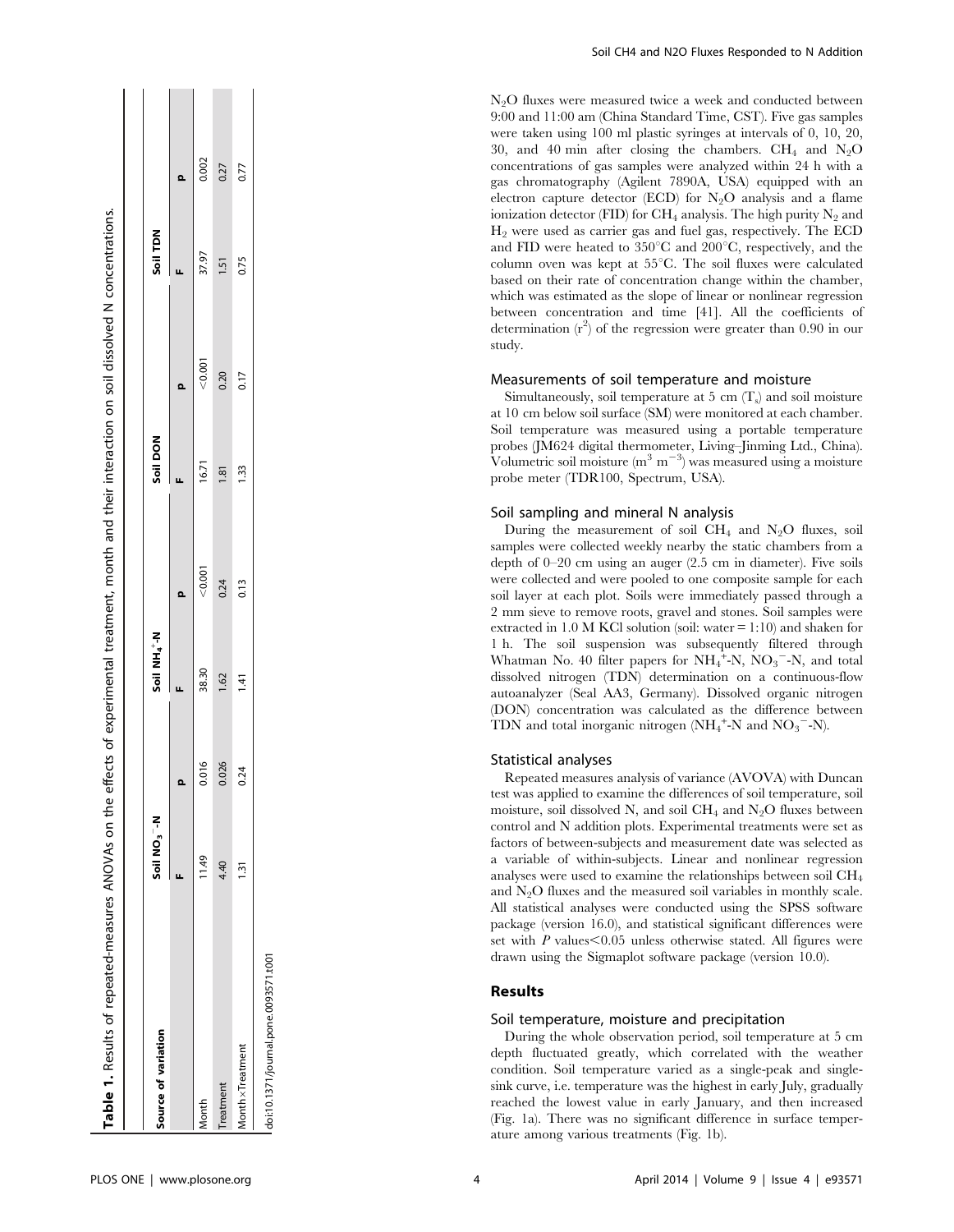

Figure 3. Temporal variations of soil CH<sub>4</sub> fluxes and their responses to N addition. Different letters below the columns mean significant differences between experimental treatments. doi:10.1371/journal.pone.0093571.g003

Soil moisture at 10 cm depth behaved as significant seasonal variation, with the maximum occurred in May and June and the minimum occurred in August and October (Fig. 1c). The seasonality of soil moisture was well consistent with that of precipitation (Fig. 1c). Similar to surface temperature, no significant difference in soil moisture was found among various treatments (Fig. 1d).

#### Soil dissolved N concentrations

Soil  $NO<sub>3</sub>$ <sup>-</sup>-N concentration showed significant seasonal variation, with the minimum and maximum occurring in May and August (Fig. 2a, Table 1,  $P=0.016$ ). In the control, the concentration of soil  $NO_3$ <sup>-</sup>-N ranged from 0.06 to 2.19 mg kg<sup>-1</sup>, with an average of 1.25 mg  $kg^{-1}$  (Fig. 2a–b). N addition tended to alter soil  $\overline{NO_3}^-$ -N concentration, and the difference was significant among five experimental treatments (Table 1,  $P=0.026$ ). Compared with the control, high level of NaNO<sub>3</sub> addition tended to increase soil  $NO<sub>3</sub><sup>-</sup>-N$  concentration, while an opposite pattern was found in the low level of  $\text{NaNO}_3$  addition treatment (Fig. 2b). Furthermore, the promotion of high level of  $NH<sub>4</sub>Cl$  addition to soil  $NO<sub>3</sub><sup>-</sup>-N$  concentration seemed to be stronger than that of low level of NH4Cl addition (Fig. 2b).

Soil NH<sub>4</sub><sup>+</sup>-N concentration peaked in the middle of May, and then continued to decrease (Fig. 2c). The seasonal variation of soil  $NH_4^+$ -N concentration was significant (Table 1,  $P<0.001$ ). In the control, soil NH4 + -N concentration ranged from 1.91 to 10.80 mg  $\text{kg}^{-1}$ , with an average of 4.84 mg  $\text{kg}^{-1}$  (Fig. 2d). Overall, although N addition treatments tended to increase soil NH4 + -N concentration, the difference between N addition treatments and control was not significant (Fig. 2d, Table 1,  $P = 0.244$ .

Soil DON concentration exhibited a significant seasonal variation (Fig. 2e, Table 1,  $P<0.001$ ), and its seasonality was the same as that of soil  $\overline{{\rm NO}_3}^{-1}$  concentration (Fig. 2a and Fig. 2e). In the control, soil DON concentration ranged from 5.30 to 14.11 mg  $\text{kg}^{-1}$ , with an average of 8.18 mg  $\text{kg}^{-1}$  (Fig. 2e-f). Low level of N addition tended to increase the concentration of soil DON, while high level of N addition tended to reduce the concentration of soil DON (Fig. 2f). However, N addition did not change soil DON concentration at the level of 0.05 (Table 1,  $P = 0.203$ .

The seasonal variation of soil TDN concentration was consistent with that of soil  $NH_4^+$ -N concentration, dramatically decreasing from May to December (Fig. 2c and Fig. 2g). The seasonal variation of soil TDN concentration was significant (Table 1,  $P = 0.002$ ). N addition tended to increase soil TDN concentration; moreover, the promotion of NH4Cl application to soil TDN concentration was slightly higher than that of  $\text{NaNO}_3$ addition (Fig. 2h). However, the difference of soil TDN concentration among the five experimental treatments was not significant (Table 1,  $P = 0.273$ ).

#### Soil  $CH<sub>4</sub>$  and N<sub>2</sub>O fluxes

Soil CH4 fluxes showed a significant seasonal pattern (Table 2,  $P = 0.008$ ). We observed both soil CH<sub>4</sub> uptake and emission in the control plots, ranging from  $-34.9$  to 17.9 µg CH<sub>4</sub> m<sup>-2</sup> h<sup>-1</sup>, with an average of  $-5.56 \mu g$  CH<sub>4</sub> m<sup>-2</sup> h<sup>-1</sup> (Fig. 3a–b). A weak interaction between measurement date and treatment was found (Table 2,  $P = 0.079$ ). Significant differences in CH<sub>4</sub> fluxes between the control and N addition treatments were only found in July and September (Fig. 3a). For the same level of N addition,  $NH<sub>4</sub>Cl$ fertilizer exhibited a higher inhibition to soil  $CH_4$  uptake than NaNO<sub>3</sub> fertilizer. However, there was no significant difference in soil  $CH_4$  fluxes between the control and N addition treatments (Fig. 3b).

Soil  $N<sub>2</sub>O$  fluxes also showed a significant seasonality with the minimum occurring from early October to March next year (Fig. 4 a, Table 2,  $P<0.001$ ). In the control, Soil N<sub>2</sub>O flux ranged from -

Table 2. Results of repeated-measures ANOVAs on effects of experimental treatment, month and their interaction on soil CH<sub>4</sub> and N<sub>2</sub>O fluxes.

| Source of variation | CH <sub>4</sub> flux |       |       |         |
|---------------------|----------------------|-------|-------|---------|
|                     |                      |       |       | р       |
| Month               | 2.34                 | 0.008 | 23.83 | < 0.001 |
| Treatment           | 0.66                 | 0.064 | 2.47  | 0.011   |
| Month x Treatment   | 1.37                 | 0.079 | 2.35  | < 0.001 |

doi:10.1371/journal.pone.0093571.t002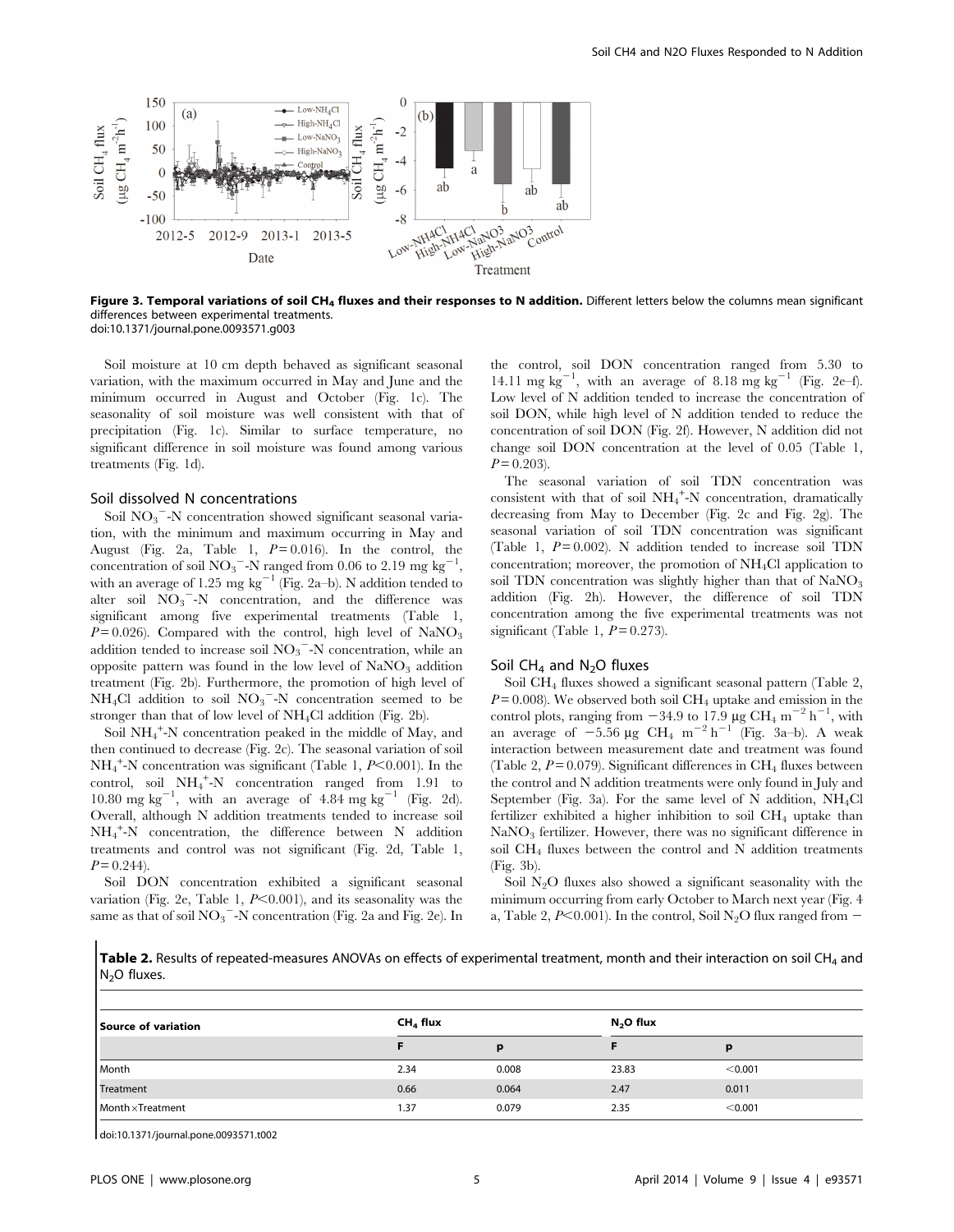

Figure 4. Temporal variations of soil N<sub>2</sub>O fluxes and their responses to N addition. Different letters above the columns mean significant differences between experimental treatments. doi:10.1371/journal.pone.0093571.g004

15.26 to 559.30  $\mu$ g N<sub>2</sub>O m<sup>-2</sup> h<sup>-1</sup>, with an average of 10.60  $\mu$ g  $N_2O$  m<sup>-2</sup> h<sup>-1</sup> (Fig. 4b). Nitrogen addition produced obvious peaks of soil  $N<sub>2</sub>O$  emission, which was detected within one week after N addition (Fig. 4a). Soil  $N_2O$  fluxes positively responded to N addition, and the promotion increased with the levels of N addition (Fig. 4b). In addition, there was a significant interaction between month and N treatment in the entire observation period (Table 2,  $P<0.001$ ). For the same level of N addition, NH<sub>4</sub>Cl fertilizer had a higher promotion to soil  $N_2O$  emission than  $NaNO<sub>3</sub>$  fertilizer (Fig. 4b).

## Relationships between soil  $CH_4$  and  $N_2O$  fluxes and soil properties

Both soil  $CH_4$  and  $N_2O$  fluxes were positively correlated with soil temperature at 5 cm depth and soil moisture at 10 cm depth (Fig. 5, Table 3). The relationships between soil CH4 fluxes and soil temperature and between soil CH4 fluxes and soil moisture could be well fitted with quadratic and linear equations, respectively (Fig. 5a– b, Table 3). Similarly, soil  $N_2O$  fluxes were linearly correlated with soil temperature and soil moisture (Fig. 5c–d, Table 3).

Soil CH<sub>4</sub> fluxes were positively correlated with soil  $NO_3$ <sup>-</sup>-N concentrations, whereas no significant correlations between soil CH4 fluxes and other dissolved N species were found (Fig. 6a–d,

Table 3). Soil N<sub>2</sub>O fluxes were linearly correlated with soil NO<sub>3</sub><sup>-</sup>-N and TDN concentrations (Fig. 6e, Fig. 6h, Table 3), and the relationship between soil  $N_2O$  fluxes and soil  $NH_4$ <sup>+</sup>-N concentrations was well fitted with a logarithm equation (Fig. 6f, Table 3).

#### Discussion

#### Effects of N addition on soil  $CH<sub>4</sub>$  fluxes

The subtropical plantation soils can act as a sink of atmospheric  $CH<sub>4</sub>$ . The mean annual soil  $CH<sub>4</sub>$  uptake in the control (0.49 kg)  $CH_4$  ha<sup>-1</sup> yr<sup>-1</sup>) was lower than those of subtropical plantation in Pingxiang  $(3.84 \text{ kg } CH_4 \text{ ha}^{-1} \text{ yr}^{-1})$  and Dinghushan of southern China (1.34 kg CH<sub>4</sub> ha<sup>-1</sup> yr<sup>-1</sup>) [5,6] as well as that of subtropical rainforest in Australia  $(3.13 \text{ kg } CH_4 \text{ ha}^{-1} \text{ yr}^{-1})$  [3]. Except low level of NaNO<sub>3</sub> treatment, the other three treatments decreased, on average, the rates of soil  $CH_4$  uptake by 18.38% to 41.04% relative to control (Fig. 3). The decrease in soil  $CH<sub>4</sub>$  uptake caused by N addition in our site was higher than those of plantations in Dinghushan [5] and Heshan stations of southern China [8], despite the levels of N addition are similar in the three forest sites  $(120 \text{ vs. } 150 \text{ kg ha}^{-1} \text{ yr}^{-1})$ . This result indicated that the response of soil  $CH_4$  uptake to N addition was more sensitive in the northern subtropical plantations than in the southern subtropical



Figure 5. Relationships between soil CH<sub>4</sub> and N<sub>2</sub>O fluxes, 5 cm soil temperature, and 10 cm soil moisture (n = 70). doi:10.1371/journal.pone.0093571.g005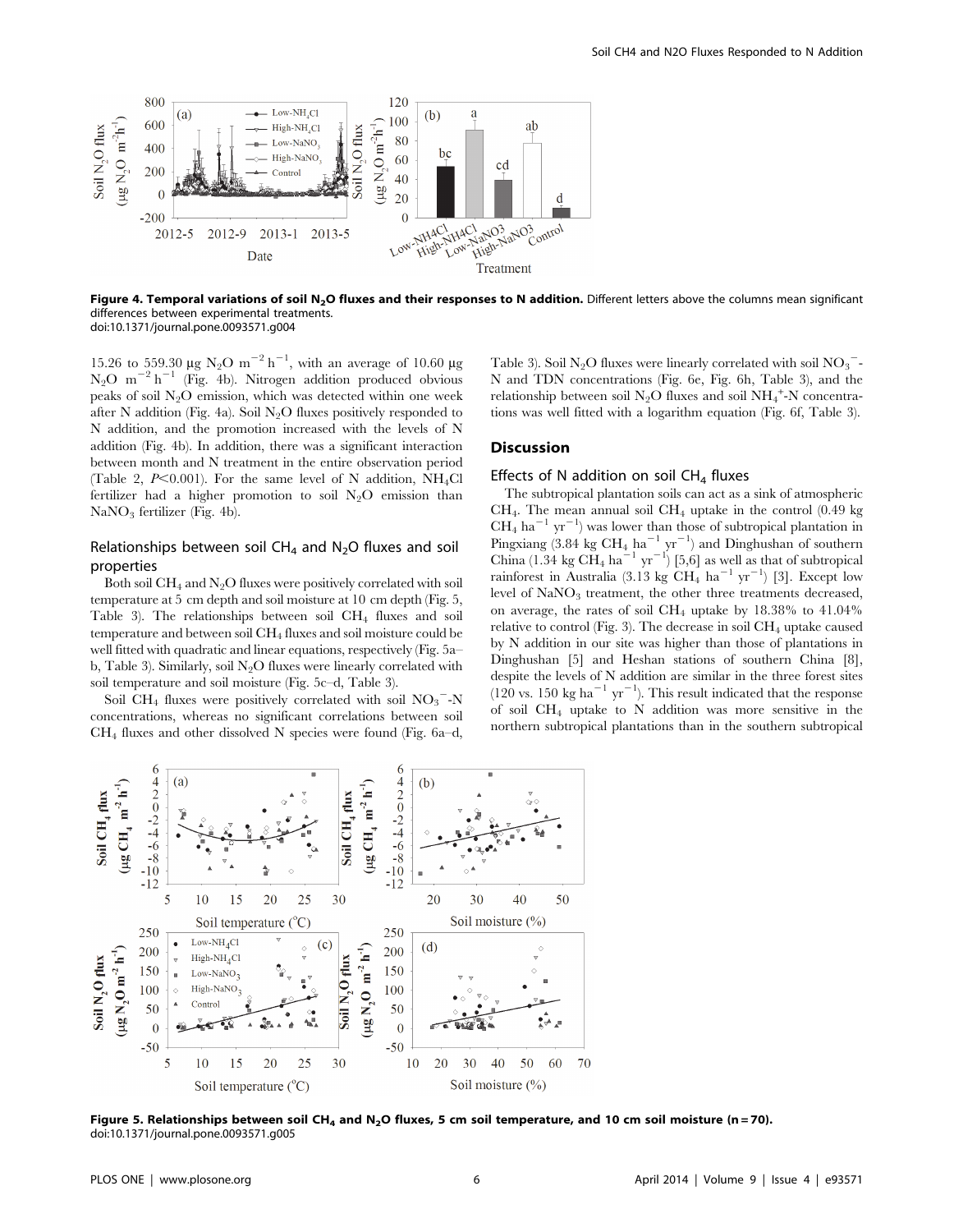**Table 3.** Regression models between soil  $CH_4$  and  $N_2O$  fluxes and soil properties.

| Flux             | Soil variables <sup>a</sup> | <b>Regression equation</b>                                                         | $R^2$ | $P$ value |
|------------------|-----------------------------|------------------------------------------------------------------------------------|-------|-----------|
| CH <sub>4</sub>  | $T_s$                       | $y = 0.028$ T <sub>S</sub> <sup>2</sup> – 0.90 T <sub>S</sub> +2.02                | 0.094 | 0.044     |
|                  | $M_S$                       | $y = 0.15 MS - 8.84$                                                               | 0.123 | 0.006     |
|                  | NO <sub>3</sub>             | $y = -1.28$ NO <sub>3</sub> <sup>-</sup> -1.77                                     | 0.21  | 0.004     |
|                  | Combined                    | $y = 0.17$ M <sub>s</sub> $-10.66$                                                 | 0.21  | 0.003     |
| N <sub>2</sub> O | T <sub>5</sub>              | $y = 4.67$ T <sub>s</sub> $-40.11$                                                 | 0.25  | < 0.0001  |
|                  | $M_S$                       | $y = 1.99$ M <sub>s</sub> $-29.76$                                                 | 0.10  | 0.001     |
|                  | NO <sub>3</sub>             | $y = 12.29 NO3-+10.58$                                                             | 0.22  | 0.005     |
|                  | $NH_4$ <sup>+</sup>         | $y = 81.52$ ln (NH <sub>4</sub> <sup>+</sup> ) - 85.34                             | 0.37  | < 0.0001  |
|                  | <b>TDN</b>                  | $y = 9.26$ TDN $-93.50$                                                            | 0.17  | 0.008     |
|                  | Combined                    | $y = 0.01$ NH <sub>4</sub> <sup>+</sup> +0.013 NO <sub>3</sub> <sup>-</sup> -0.041 | 0.50  | < 0.0001  |

<sup>a</sup>: T<sub>s</sub> is soil temperature at 5 cm depth, M<sub>S</sub> is soil moisture at 10 cm depth, NH<sub>4</sub><sup>+</sup>, NO<sub>3</sub><sup>-</sup>, and TDN are the concentrations of soil NH<sub>4</sub><sup>+</sup>, NO<sub>3</sub><sup>-</sup>, and TDN at 20 cm depth. doi:10.1371/journal.pone.0093571.t003



Figure 6. Relationships between soil CH<sub>4</sub> and N<sub>2</sub>O fluxes and soil dissolved N concentrations (n=40). doi:10.1371/journal.pone.0093571.g006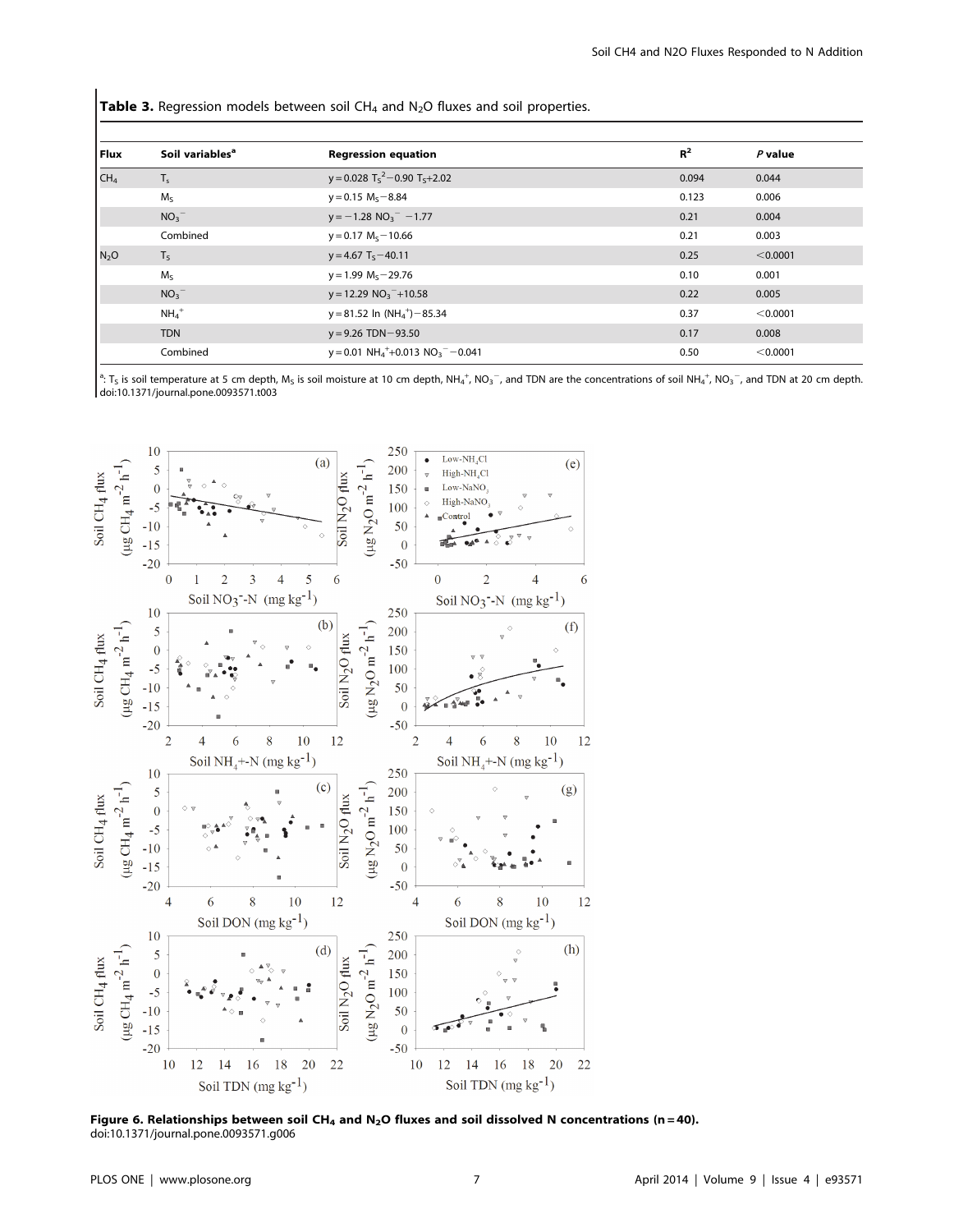plantations. This could be attributed to the lower soil N availability, lower atmospheric deposition rate, and the shorter duration of N application in QYZ, compared with the southern subtropical plantations [5,8]. Furthermore, the subsurface mineral soils generally have higher capacity of oxidizing  $CH<sub>4</sub>$  than surface litter layer [22,24]. In our site, exogenous N input would directly affect the soil methanotrophic community as well as the amount of CH4 oxidation due to the lacking of litter layer.

Generally, atmospheric N deposition increases NH<sub>4</sub><sup>+</sup> accumulation and thereby inhibits CH4 uptake in the well-drained forest soils [8,12,43], despite contrasting results such as promotion and no effect have also been documented [44,45]. In this study, we found that various levels and forms of N addition did not significantly change soil  $CH_4$  uptake over one year (Fig. 3). This could be related to the following third aspects. First, the short-term N fertilizers application did not significantly lead to soil NH<sub>4</sub><sup>+</sup>-N accumulation (Fig. 2b), and no significant relationship between soil  $CH_4$  fluxes and soil  $NH_4^+$ -N concentrations was found (Fig. 6b). Whalen and Reeburgh [46] also concluded that N inputs did not influence CH<sub>4</sub> uptake until they significantly increased soil  $\mathrm{NH}_4^+$ availability in the boreal forest soils. Although an inhibitory trend of soil  $\overrightarrow{CH}_4$  uptake under the NH<sub>4</sub><sup>+</sup>-N addition treatments was found, the competition and toxic inhibition of accumulated  $\mathrm{NH}_4^{\phantom{1} +}$ did not occur over the short term. Second, N addition enhances the availability of  $NH_4^+$  to soil nitrifiers, which will accordingly decrease the extent to which  $\rm CH_{4}$  consumers are exposed to  $\rm NH_4^+$ [20]. A slight accumulation in soil  $NO<sub>3</sub>$ <sup>-</sup>-N concentration under NH4 + -N fertilizer treatments indirectly supported our deduction (Fig. 3a). Third, we also found that soil  $\text{NO}_3$ <sup>-</sup>-N accumulation could significantly promote soil  $CH_4$  uptake (Fig. 6a), which had been documented in the subtropical plantations of southern China [6]. Especially, the low level of  $\text{NaNO}_3$  treatment tented to reduce soil  $\overline{NO_3}^-$ -N concentration, and thereby it slightly stimulated soil CH4 uptake (Fig. 2b, Fig. 3b). Moreover, stronger relationships were found between soil  $\overline{CH_4}$  fluxes and soil  $\overline{NO_3}^-$ -N concentrations than between soil CH4 fluxes and other soil dissolved N concentrations (Fig. 6), suggesting that soil  $NO<sub>3</sub><sup>-</sup>$  played a more important role in soil  $CH_4$  uptake than other soil dissolved N species in the subtropical plantation.

Soil CH4 flux is controlled by methanogens operating at anaerobic conditions and methanotrophs taking oxygen as a terminal electron acceptor [47]. Activities and population sizes of these microbial communities depend on a series of soil factors, including soil temperature, moisture, pH, substrate availability, and aeration of soil profile  $[19,48,49]$ . Soil CH<sub>4</sub> uptake is dominated by an optimal soil temperature [50]. In our study, the optimal soil temperature was about  $15^{\circ}$ C (Table 3), and the capacity of soil methanotrophs to oxidize  $CH<sub>4</sub>$  would decline when soil temperature was lower or higher than the threshold [51]. Also, soil moisture controls the mass flow of air and diffusion of atmospheric CH4 into the soil by altering the water filled pore space (WFPS) of soils [52]. We also found that soil  $CH_4$  fluxes under the N addition and control treatments were significantly related to soil moisture (Table 3). Based on the result of stepwise regression analysis, we found that the variation in soil  $CH<sub>4</sub>$  uptake was less affected by soil moisture (Table 3). Because N addition did not change soil moisture (Fig. 1), we reasonably deduced that the variation of  $CH_4$  uptake elicited by N treatments was mainly attributed to the change in soil N availability.

#### Effects of N addition on soil  $N<sub>2</sub>O$  fluxes

Our result showed that the subtropical slash pine plantation in  $QYZ$  exhibited a source of atmospheric N<sub>2</sub>O under natural conditions. The average soil N<sub>2</sub>O flux in the control (0.93 kg N<sub>2</sub>O

 $ha^{-1}$  yr<sup>-1</sup>) was comparable with that of Heshengqiao station in Hubei province (0.71 kg  $N_2O$  ha<sup>-1</sup> yr<sup>-1</sup>) [53], but lower than that of Dinghushan station in South China  $(2.11 \text{ kg } N_2O \text{ ha}^{-1} \text{ yr}^{-1})$ [33]. In our study,  $NH<sub>4</sub>Cl$  and  $NaNO<sub>3</sub>$  addition at rates of 40 and 120 kg N ha<sup>-1</sup> yr<sup>-1</sup> increased soil N<sub>2</sub>O emission by 403% to 762%. On the contrary, in the pine, mixed and evergreen broadleaved forests of Dinghushan station,  $NH<sub>4</sub>NO<sub>3</sub>$  addition at rates of 50, 100 and 150 kg N ha $^{-1}$  yr $^{-1}$  only increased soil N<sub>2</sub>O fluxes by 38% to 58% [33]. These results indicated that the subtropical plantation had high turnover rates of soil N and sensitively responded to increased N deposition. The potential reasons include that the optimal hydrothermal conditions [54], low soil pH [55], and high clay content [39], which favor both soil nitrification and denitrification as well as soil  $N_2O$  emission.

Except soil DON concentration, soil  $N_2O$  fluxes were significantly correlated with concentrations of soil  $NH_4^+$ ,  $NO_3^-$ , and TDN (Fig. 6), suggesting soil  $N_2O$  flux was dominated by both soil nitrification and denitrification processes. Furthermore, the promotion of  $\text{NaNO}_3$  addition to  $\text{N}_2\text{O}$  emission was slightly lower than that of NH4Cl addition (Fig. 4). Two potential mechanisms can be responsible for this phenomenon: (1) the high rates of  $NO_3$ <sup>-</sup> immobilization and nitrification [38], and the low denitrification potential are found in the same type of subtropical plantations [56]; and (2) temperature regulates soil  $N_2O$  flux through influencing soil  $N_2O$ -producing microorganisms, such as nitrifers and denitriers [57]. Soil moisture effects on soil  $N_2O$ fluxes are a result of the limitation of  $O_2$  diffusion into the soil and the expansion of soil anaerobic microbial community [58]. The relatively high temperature in wet season was benefit for soil nitrifers and denitrfiers activities, which partly explained the seasonal variation of soil  $N<sub>2</sub>O$  fluxes with maximum occurring in between May and June (Fig. 4a). Because N addition did not change soil temperature and soil moisture (Fig. 1), the changes in soil  $N<sub>2</sub>O$  emission under N addition treatments were unlikely to be caused by the changes in soil temperature and soil moisture. Therefore, soil  $NH_4^+$ -N and  $NO_3^-$ -N concentrations were the dominant factors controlling soil  $N_2O$  emission in our study, and could explain 49.9% of the temporal variability of soil  $N_2O$  fluxes (Table 3).

#### Conclusions

This study emphasizes the contrasting effects of oxidized  $\overline{{\rm NO}_3}^$ and reduced  $NH_4^+$  inputs on the fluxes of CH<sub>4</sub> uptake and N<sub>2</sub>O emission from a subtropical plantation soil based on high frequency observations. We found that N addition tended to inhibit soil CH<sub>4</sub> uptake, and dramatically promoted soil  $N_2O$ emission. Compared with  $\mathrm{NO_3}^-$ -N fertilizer application,  $\mathrm{NH_4}^+$ -N fertilizer application had a stronger inhibition to soil  $CH<sub>4</sub>$  uptake and a stronger promotion to soil  $N_2O$  emission. Also, both soil  $CH<sub>4</sub>$  and  $N<sub>2</sub>O$  fluxes were driven by soil moisture and temperature, but soil inorganic N availability was a key integrator of soil  $CH_4$  uptake and N<sub>2</sub>O emission. Overall, short-term N addition has already changed soil  $CH_4$  and  $N_2O$  fluxes, which indicated that the subtropical plantation soil was sensitive to N deposition input. In the future, the long-term observation of soil fluxes and the measurement of key microbial functional groups are necessary to clarify the mechanisms responsible for the coupling between soil CH4 and N2O fluxes.

## Author Contributions

Conceived and designed the experiments: YW HF SC GY. Performed the experiments: YW MX XD LL LW. Analyzed the data: YW HF SC. Wrote the paper: YW HF SC.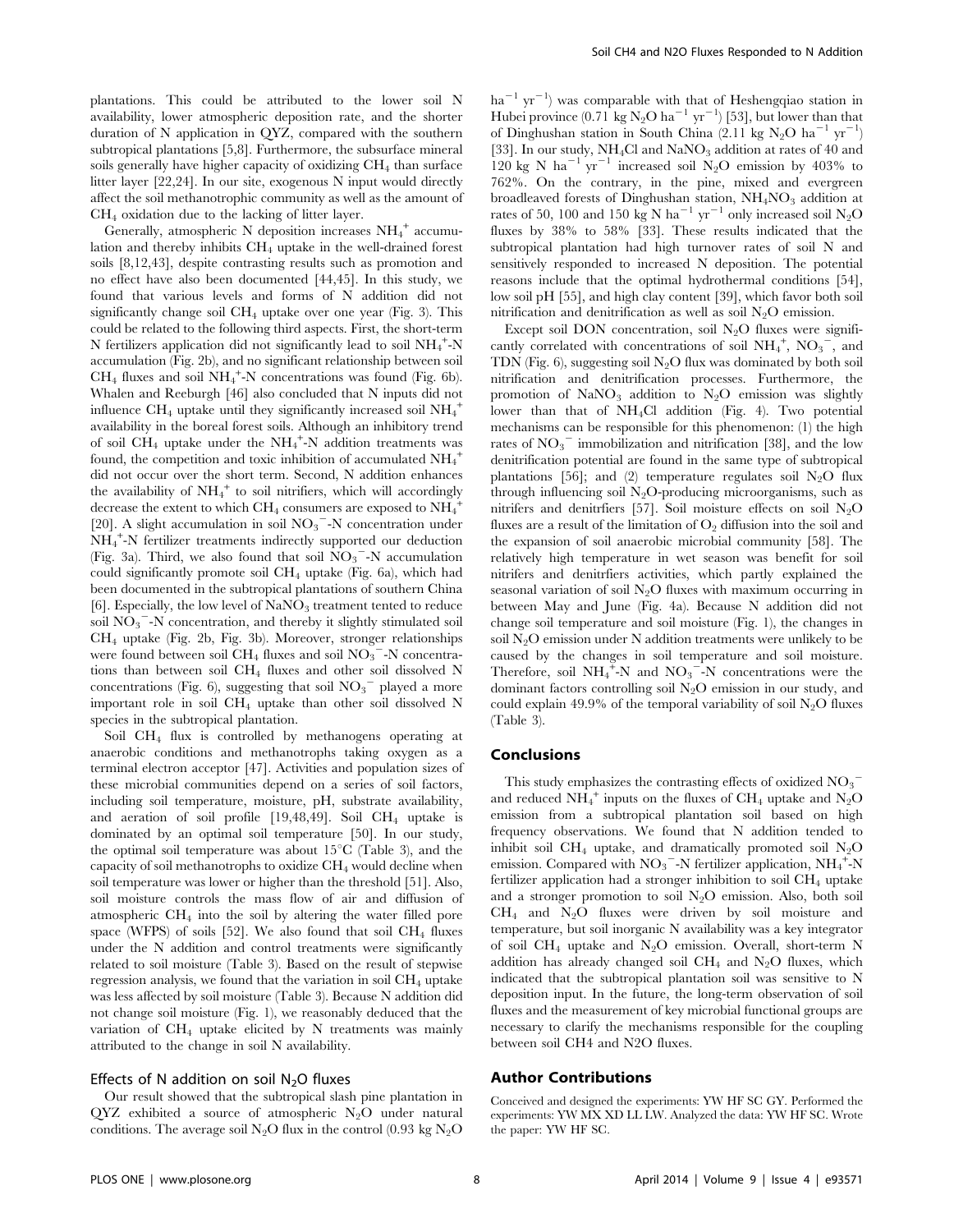#### References

- 1. Post WM, Emanuel WR, Zinke PJ, Stangenberger AG (1982) Soil carbon pools and world life zones. Nature 298: 156–159.
- 2. IPCC (2001) Climate change 2001: the scientific basis. Contribution of working group I of intergovernmental panel on climate change. Cambridge University Press, Cambridge.
- 3. Rowlings DW, Grace PR, Kiese R, Weier KL (2012) Environmental factors controlling temporal and spatial variability in the soil-atmosphere exchange of CO2, CH4 and N2O from an Australian subtropical rainforest. Global Change Biology 18: 726–738.
- 4. Tang XL, Liu SG, Zhou GY, Zhang DQ, Zhou CY (2006) Soil-atmospheric exchange of  $CO_2$ ,  $CH_4$ , and  $N_2O$  in three subtropical forest ecosystems in southern China. Global Change Biology 12: 546–560.
- 5. Zhang W, Mo JM, Zhou GY, Gundersen P, Fang YT, et al. (2008) Methane uptake responses to nitrogen deposition in three tropical forests in southern China. Journal of Geophysical Research-Atmospheres 113, D11116. doi:10.1029/2007JD009195.
- 6. Wang H, Liu SR, Wang JX, Shi ZM, Lu LH, et al. (2013) Effects of tree species mixture on soil organic carbon stocks and greenhouse gas fluxes in subtropical plantations in China. Forest Ecology and Management 300: 4–13.
- 7. Dutaur L, Verchot LV (2007) A global inventory of the soil  $CH_4$  sink. Global Biogeochemical Cycles 21: GB4013. doi: 10.1029/2006GB002734.
- 8. Zhang W, Zhu XM, Liu L, Fu SL, Chen H, et al. (2012) Large difference of inhibitive effect of nitrogen deposition on soil methane oxidation between plantations with N-fixing tree species and non-N-fixing tree species. Journal of Geophysical Research-Biogeosciences 117. doi:10.1029/2012JG002094.
- 9. Martinson GO, Corre MD, Veldkamp E (2013) Responses of nitrous oxide fluxes and soil nitrogen cycling to nutrient additions in montane forests along an elevation gradient in southern Ecuador. Biogeochemistry 112: 625–636.
- 10. Steudler PA, Garcia-Montiel DC, Piccolo MC, Neill C, Melillo JM, et al. (2002) Trace gas responses of tropical forest and pasture soils to N and P fertilization. Global Biogeochemical Cycles 16.
- 11. Butterbach-Bahl K, Gasche R, Huber C, Kreutzer K, Papen H (1998) Impact of N-input by wet deposition on N-trace gas fluxes and CH4-oxidation in spruce forest ecosystems of the temperate zone in Europe. Atmospheric Environment 32: 559–564.
- 12. Kim YS, Imori M, Watanabe M, Hatano R, Yi MJ, et al. (2012) Simulated nitrogen inputs influence methane and nitrous oxide fluxes from a young larch plantation in northern Japan. Atmospheric Environment 46: 36–44.
- 13. Jassal RS, Black TA, Roy R, Ethier G (2011) Effect of nitrogen fertilization on soil CH4 and N2O fluxes, and soil and bole respiration. Geoderma 162: 182– 186.
- 14. Liu LL, Greaver TL (2009) A review of nitrogen enrichment effects on three biogenic GHGs: the  $CO_2$  sink may be largely offset by stimulated  $N_2O$  and  $CH_4$ emission. Ecology Letters 12: 1103–1117.
- 15. Castro MS, Peterjohn WT, Melillo JM, Steudler PA, Gholz HL, et al. (1994) Effects of Nitrogen-Fertilization on the Fluxes of  $N_2O$ ,  $CH_4$ , and  $CO_2$  from Soils in a Florida Slash Pine Plantation. Canadian Journal of Forest Research-Revue Canadienne De Recherche Forestiere 24: 9–13.
- 16. Jang I, Lee S, Zoh KD, Kang H (2011) Methane concentrations and methanotrophic community structure influence the response of soil methane oxidation to nitrogen content in a temperate forest. Soil Biology & Biochemistry 43: 620–627.
- 17. Mohanty SR, Bodelier PLE, Floris V, Conrad R (2006) Differential effects of nitrogenous fertilizers on methane-consuming microbes in rice field and forest soils. Applied and Environmental Microbiology 72: 1346–1354.
- 18. Aronson EL, Helliker BR (2010) Methane flux in non-wetland soils in response to nitrogen addition: a meta-analysis. Ecology 91: 3242–3251.
- 19. Reay DS, Nedwell DB (2004) Methane oxidation in temperate soils: effects of inorganic N. Soil Biology & Biochemistry 36: 2059–2065.
- 20. Chan ASK, Steudler PA (2006) Carbon monoxide uptake kinetics in unamended and long-term nitrogen-amended temperate forest soils. Fems Microbiology Ecology 57: 343–354.
- 21. Nyerges G, Stein LY (2009) Ammonia cometabolism and product inhibition vary considerably among species of methanotrophic bacteria. Fems Microbiology Letters 297: 131–136.
- 22. Bodelier PLE, Laanbroek HJ (2004) Nitrogen as a regulatory factor of methane oxidation in soils and sediments. Fems Microbiology Ecology 47: 265–277.
- 23. King GM, Schnell S (1994) Effect of increasing atmospheric methane concentration on ammonium inhibition of soil methane consumption. Nature 370: 282–284.
- 24. Fang H, Cheng S, Yu G, Cooch J, Wang Y, et al. (2014) Low-level nitrogen deposition significantly inhibits methane uptake from an alpine meadow soil on the Qinghai–Tibetan Plateau. Geoderma 213: 444–452.
- 25. Xu XK, Inubushi K (2004) Effects of N sources and methane concentrations on methane uptake potential of a typical coniferous forest and its adjacent orchard soil. Biology and Fertility of Soils 40: 215–221.
- 26. Bodelier PLE (2011) Interactions between nitrogenous fertilizers and methane cycling in wetland and upland soils. Current Opinion in Environmental Sustainability 3: 379–388.
- 27. Matson P, Lohse KA, Hall SJ (2002) The globalization of nitrogen deposition: Consequences for terrestrial ecosystems. Ambio 31: 113–119.
- 28. Venterea RT, Groffman PM, Verchot LV, Magill AH, Aber JD, et al. (2003) Nitrogen oxide gas emissions from temperate forest soils receiving long-term
- nitrogen inputs. Global Change Biology 9: 346–357. 29. Chen GC, Tam NFY, Ye Y (2012) Spatial and seasonal variations of atmospheric  $N_2O$  and  $CO_2$  fluxes from a subtropical mangrove swamp and their relationships with soil characteristics. Soil Biology & Biochemistry 48: 175– 181.
- 30. Zhang JB, Cai ZC, Zhu TB (2011) N2O production pathways in the subtropical acid forest soils in China. Environmental Research 111: 643–649.
- 31. Zhu J, Mulder J, Solheimslid SO, Dorsch P (2013) Functional traits of denitrification in a subtropical forest catchment in China with high atmogenic N deposition. Soil Biology & Biochemistry 57: 577–586.
- 32. Wang LF, Cai ZC (2008) Nitrous oxide production at different soil moisture contents in an arable soil in China. Soil Science and Plant Nutrition 54: 786– 793.
- 33. Zhang W, Mo JM, Yu GR, Fang YT, Li DJ, et al. (2008) Emissions of nitrous oxide from three tropical forests in Southern China in response to simulated nitrogen deposition. Plant and Soil 306: 221–236.
- 34. Hu ZH, Zhang H, Cheng ST, Li T, Sheng SH (2011) Effects of simulated nitrogen deposition on  $N_2O$  and  $CH_4$  fluxes of soils in forest belt. China Environmental Science 31: 892–897.
- 35. Department of Forest Resources Management S (2010) The 7th National forest inventory and status of forest resources. Forest Resource and Management 1: 3– 10.
- 36. SFA (2007) China's Forestry 1999–2005. China Forestry Publishing House, Beijing.
- 37. Liu XJ, Duan L, Mo JM, Du EZ, Shen JL, et al. (2011) Nitrogen deposition and its ecological impact in China: An overview. Environmental Pollution 159: 2251–2264.
- 38. Zhang JB, Cai.Z.C,Zhu TB, Yang WY, Christoph M (2013) Mechanisms for retention of inorganic N in acid forest soils in southern China. Nature 3: 1–8.
- 39. Wen XF, Wang HM, Wang JL, Yu GR, Sun XM (2010) Ecosystem carbon exchanges of a subtropical evergreen coniferous plantation subjected to seasonal drought, 2003–2007. Biogeosciences 7: 357–369.
- 40. Wang YD, Wang ZL, Wang HM, Guo CC, Bao WK (2012) Rainfall pulse primarily drives litterfall respiration and its contribution to soil respiration in a young exotic pine plantation in subtropical China. Canadian Journal of Forest Research-Revue Canadienne De Recherche Forestiere 42: 657–666.
- 41. Wang YS, Wang YH (2003) Quick measurement of  $CH_4$ ,  $CO_2$  and  $N_2O$ emissions from a short-plant ecosystem. Advances in Atmospheric Sciences 20: 842–844.
- 42. Fang HJ, Cheng SL, Yu GR, Zheng JJ, Zhang PL, et al. (2012) Responses of CO2 efflux from an alpine meadow soil on the Qinghai Tibetan Plateau to multi-form and low-level N addition. Plant and Soil 351: 177–190.
- 43. Le Mer J, Roger P (2001) Production, oxidation, emission and consumption of methane by soils: A review. European Journal of Soil Biology 37: 25–50.
- 44. Basiliko N, Khan A, Prescott CE, Roy R, Grayston SJ (2009) Soil greenhouse gas and nutrient dynamics in fertilized western Canadian plantation forests. Canadian Journal of Forest Research-Revue Canadienne De Recherche Forestiere 39: 1220–1235.
- 45. Borken W, Beese F, Brumme R, Lamersdorf N (2002) Long-term reduction in nitrogen and proton inputs did not affect atmospheric methane uptake and nitrous oxide emission from a German spruce forest soil. Soil Biology & Biochemistry 34: 1815–1819.
- 46. Whalen SC, Reeburgh WS (2000) Methane oxidation, production, and emission at contrasting sites in a boreal bog. Geomicrobiology Journal 17: 237–251.
- 47. Topp E, Pattey E (1997) Soils as sources and sinks for atmospheric methane. Canadian Journal of Soil Science 77: 167–178.
- 48. Werner C, Kiese R, Butterbach-Bahl K (2007) Soil-atmosphere exchange of  $N_2O$ ,  $CH_4$ , and  $CO_2$  and controlling environmental factors for tropical rain forest sites in western Kenya. Journal of Geophysical Research-Atmospheres 112.
- 49. Merino A, Perez-Batallon P, Macias F (2004) Responses of soil organic matter and greenhouse gas fluxes to soil management and land use changes in a humid temperate region of southern Europe. Soil Biology & Biochemistry 36: 917–925.
- 50. Fang HJ, Yu GR, Cheng SL, Zhu TH, Wang YS, et al. (2010) Effects of multiple environmental factors on  $CO_2$  emission and  $CH_4$  uptake from old-growth forest soils. Biogeosciences 7: 395–407.
- 51. Steinkamp R, Butterbach-Bahl K, Papen H (2001) Methane oxidation by soils of an N limited and N fertilized spruce forest in the Black Forest, Germany. Soil Biology & Biochemistry 33: 145–153.
- 52. Lin XW, Wang SP, Ma XZ, Xu GP, Luo CY, et al. (2009) Fluxes of  $\rm CO_2, \rm CH_4,$ and  $\mathrm{N}_2\mathrm{O}$  in an alpine meadow affected by yak excreta on the Qinghai-Tibetan plateau during summer grazing periods. Soil Biology & Biochemistry 41: 718– 725.
- 53. Lin S, Iqbal J, Hu RG, Ruan LL, Wu JS, et al. (2012) Differences in nitrous oxide fluxes from red soil under different land uses in mid-subtropical China. Agriculture Ecosystems & Environment 146: 168–178.
- 54. Xu YB, Xu ZH, Cai ZC, Reverchon F (2013) Review of denitrification in tropical and subtropical soils of terrestrial ecosystems. Journal of Soils and Sediments 13: 699–710.